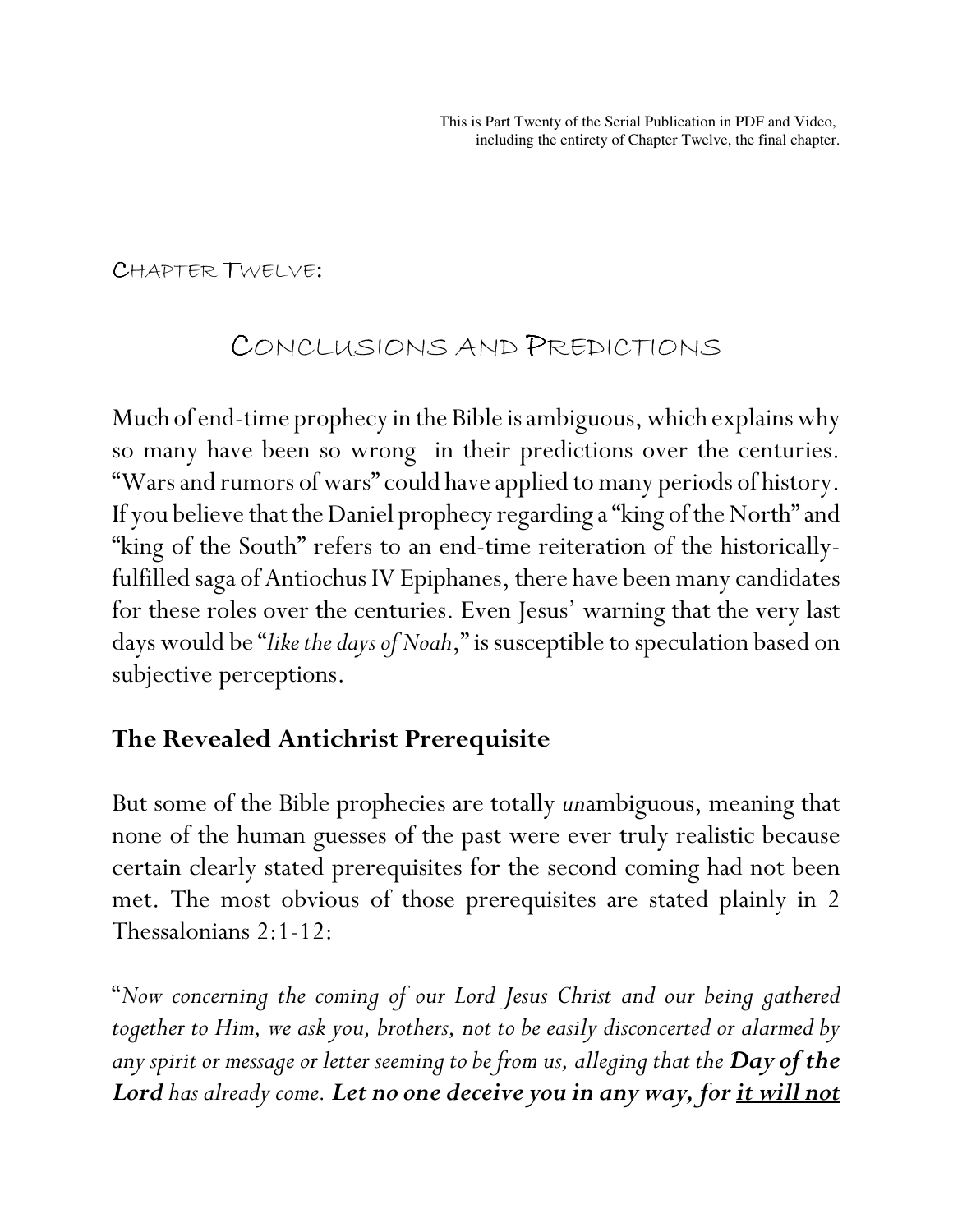*come until the rebellion occurs and the man of lawlessness—the son of destruction—is revealed. He will oppose and exalt himself above every so-called god or object of worship. So he will seat himself in the temple of God, proclaiming himself to be God. Do you not remember that I told you these things while I was still with you? And you know what is now restraining him, so that he may be revealed at the proper time. For the mystery of lawlessness is already at work, but the one who now restrains it will continue until he is taken out of the way. And then the lawless one will be revealed, whom the Lord Jesus will slay with the breath of His mouth and annihilate by the majesty of His arrival*" (2 Thessalonians 2:1-7).

Remember, that the "*Day*" in question is the "*the Day of vengeance of our God*," mentioned in Isaiah 61:2 (and *many* other prophecies) refering to the 1000 year "day" of the millennial kingdom (which begins with events described in Revelation 19:11-21). It is prophesied in Hosea 6:1-2: "*Come, let's return to the LORD. For He has torn us, but He will heal us; He has wounded us, but He will bandage us. "He will revive us after two days; He will raise us up on the third day, That we may live before Him*." The Millennial Kingdom is the  $7<sup>th</sup> 1000$  year "day," the Sabbath, in the pattern of sevens established at the creation. The "*two days*" of Hosea 6 (the 5<sup>th</sup> and 6 th days of Creation) are the 2000 year *Age of the Gentiles* (Romans 11:25), begun by Christ at His first advent.

The "third day" of Hosea 6:2 is the third of the "last days" referenced by Peter in Acts 2:14-21, specifically when he said "*this [outpouring of the Holy Spirit on Pentecost at the birth of the Christian church] is what has been spoken through the prophet Joel: 'and it shall be in the last days, God says, 'that I will pour out my spirit on all mankind*."

Thus the imminent "*third day*" of Christianity in Hosea 6 is a reference to the 7th and final day of the Creation, "*the great and glorious day of the*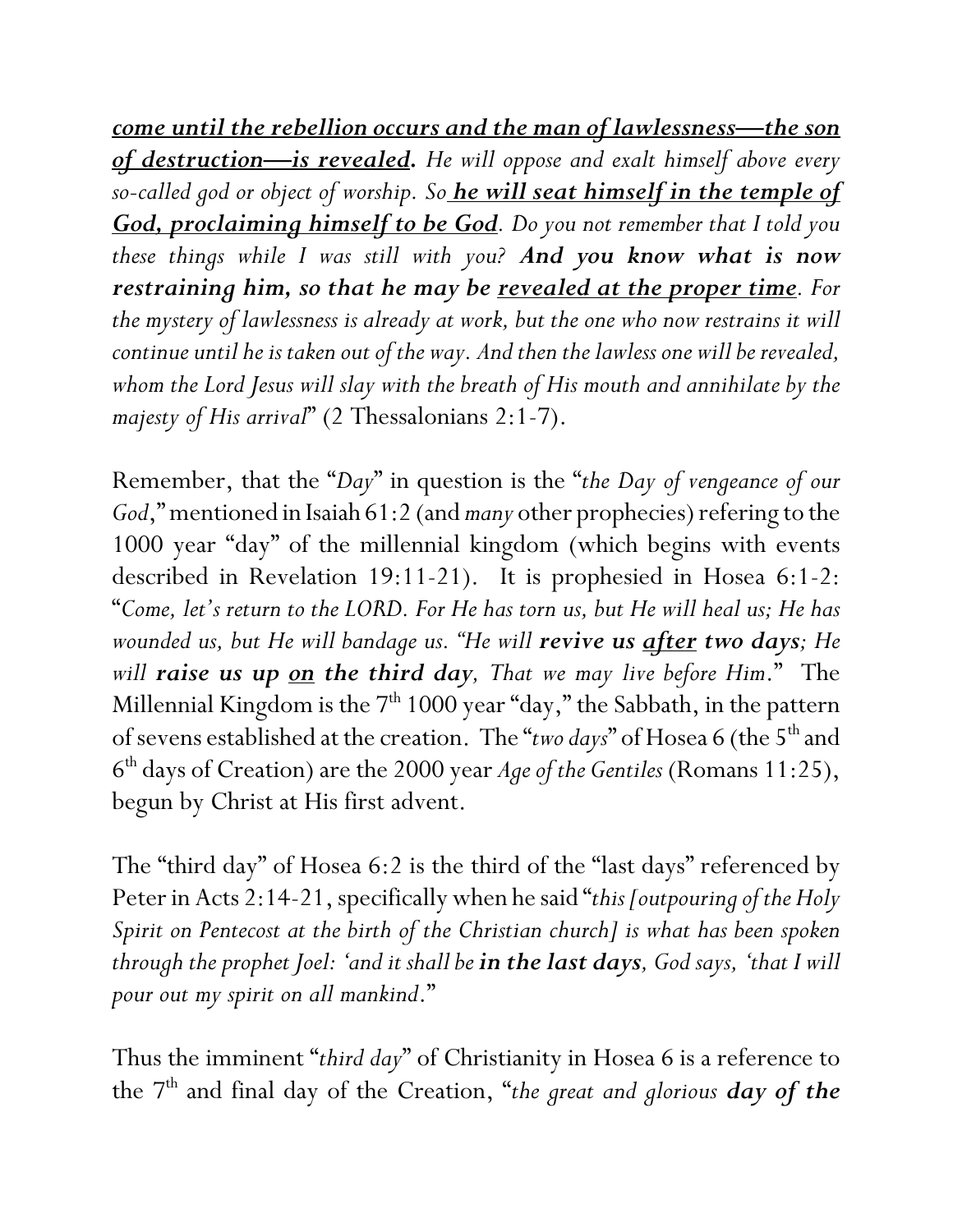*Lord*" when Christ will *literally* rule on earth from Jerusalem on the Throne of David for one full millennial "day." "Literally" is the operative word here, meaning *actually* as opposed to figuratively or symbolically. To take the Bible literally means to accept its claims at face value instead of treating them as figures of speech or symbolic metaphors, a form of interpretation known in theology as spiritualizing. However it is labeled, the practice amounts to denying the plain meaning of the words and their context.

The greatest error in studying prophecy is spiritualizing what the Bible itself purports to be literal. And there is no topic more erroneously spiritualized than the millennial kingdom. Unfortunately, the official doctrine of Roman Catholicism (and thus most of Christendom whose roots are in Roman Catholicism) is "amillennialism" (which denies there will be a millennial kingdom). And there are also "post-millennials," who claim the millennial kingdom came and went without the prophecies having been fulfilled – putting us into unlimited "overtime" to use a baseball metaphor).

But for those of us with a literalist Biblical worldview, when, for example, the Bible says in Revelation 20 that the saints will rule for 1000 years while Satan and the wicked are held in chains, we believe the Bible. And in working to discover other supporting passages we find that literal millennialism is a harmony sung throughout the Scriptures – as this book has shown.

### **The Hebrews in the Holy Land Prerequisite**

As we have noted throughout this book, all Bible prophecies should be viewed from the perspective of Jerusalem, especially those set in the Holy Land. Most importantly, many prophesies show the Hebrews dwelling in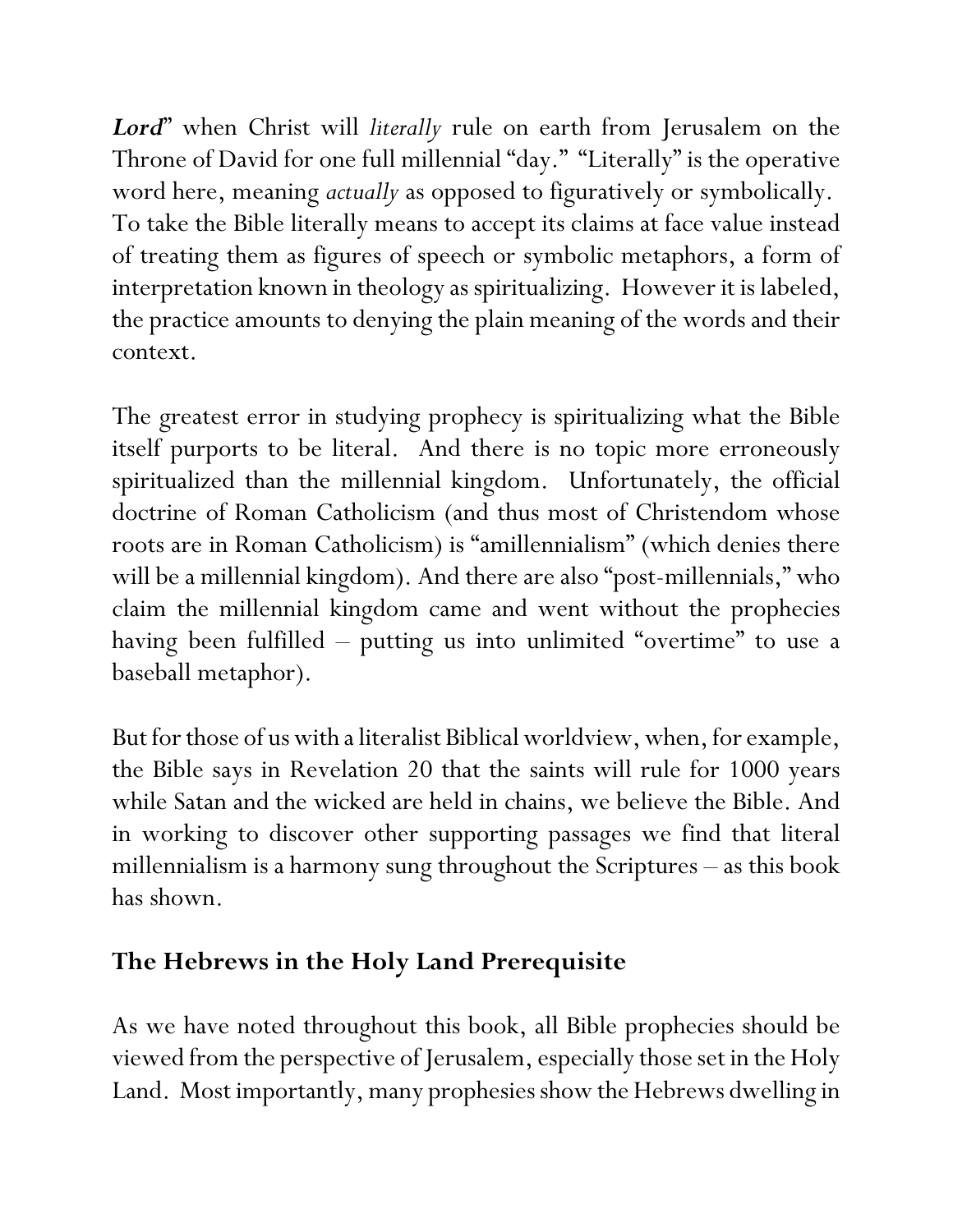the land at the rise of the Antichrist kingdom, which the story of the two witnesses (Revelation 11:1-14) makes very clear.

In 135 AD the Roman authorities permanently expelled the Jews from the Holy Land and renamed it Syriac Palestine. The Jews only began to return in number some eighteen centuries later in 1917 with the conquest of the Islamic Ottoman Turks by the Christian British Empire, and the issuance of the "Balfour Declaration" inviting the Jews to repopulate the land. In 1948, upon the expiration of the British Mandate under international law, the Jewish leadership declared Israel, including West Jerusalem, to be a modern independent state. In 1967, Israel reclaimed East Jerusalem to unite the Holy City under Hebrew control.

But those facts did not fully meet the conditions for the return of Christ. Per 2 Thessalonians 2, the Antichrist must control Israel, and he must set up the Abomination of desolation in the "Holy Place" (which is most likely a reconstructed 3rd Temple). We're not there yet.

# **The Beginning of Birth Pains**

And so it appears that we are between the proverbial rock and a hard place. A rise in apostasy is obviously upon us. The demonic realm is manifesting itself in the world in various ways. The law of Cumulative Sin is still at work and the "grapes of wrath" are rapidly ripening on the vine.

What comes next is the beginning of birth pains – a period of global chaos that sets the stage for the Antichrist kingdom. It could happen at any time, and be triggered by any number of events, but a new world war or global economic meltdown seem most likely.

But we also know that (with some exceptions) the events in God's